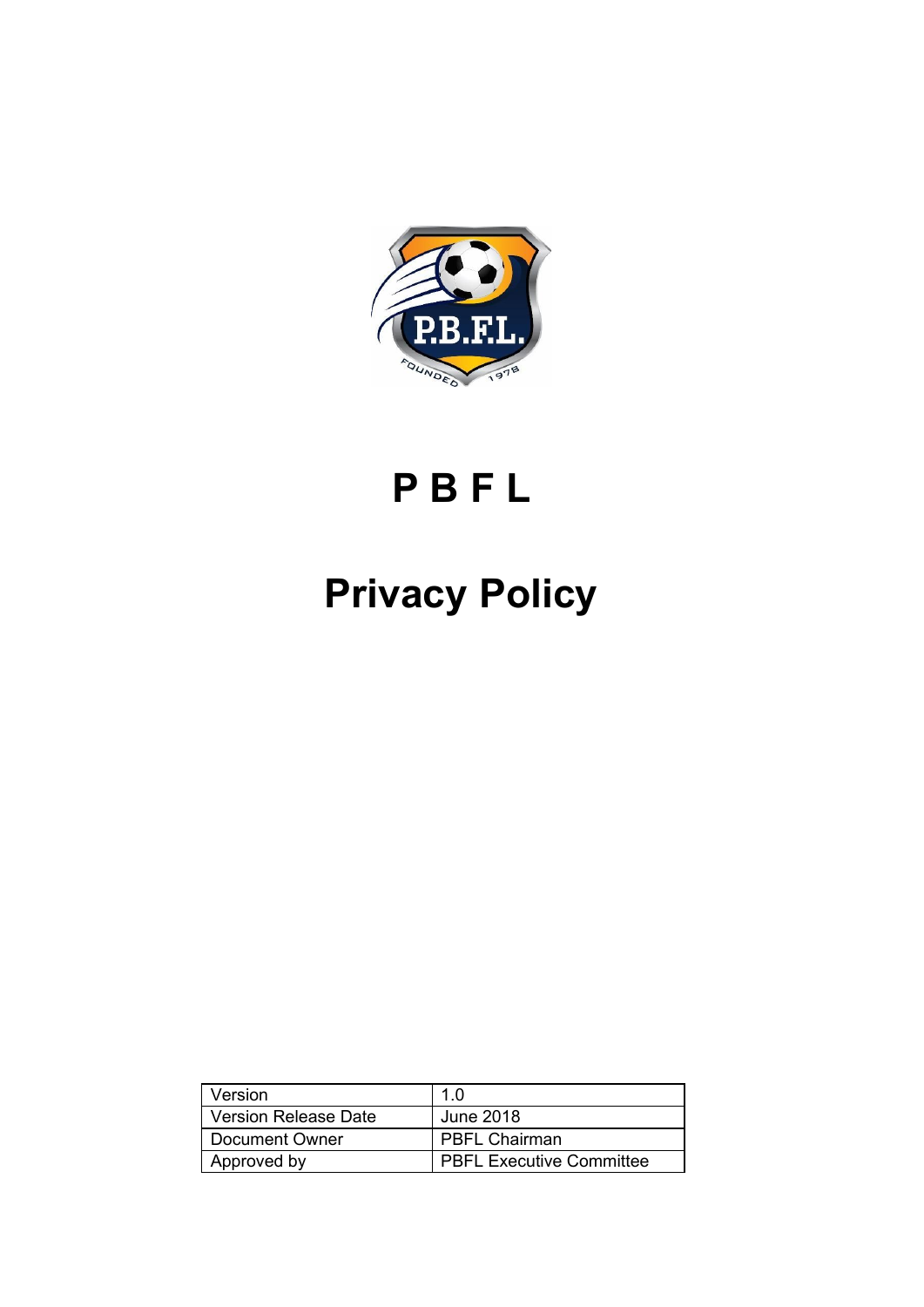| <b>Next Review Date</b> | <b>June 2019</b> |
|-------------------------|------------------|
|-------------------------|------------------|

# **Privacy Policy**

PBFL (league) ("we", "our", "us") take your privacy very seriously.

This Privacy Policy sets out how we use and look after the personal information we collect from you. We are the data controller, responsible for the processing of any personal data you give us. We take reasonable care to keep your information secure and to prevent any unauthorised access to or use of it.

#### **What personal data we hold on you**

Personal data means any information about an individual from which that individual can be identified. We collect, use, store and transfer some personal data of our participants and their parents or guardians, and other League members.

You provide information about yourself when you register with the League, and by filling in forms at an event or online, or by corresponding with us by phone, e-mail or otherwise.

The information you give us may include your name, date of birth, address, e-mail address, phone number, gender, and the contact details of a third party in the case of emergency. We may also ask for relevant health information, which is classed as special category personal data, for the purposes of your health, wellbeing, welfare and safeguarding. Where we hold this data it will be with the explicit consent of the participant or, if applicable, the participant's parent or guardian.

Where we need to collect personal data to fulfil League responsibilities and you do not provide that data, we may not be able honour or administer your membership.

#### **Why we need your personal data**

We will only use personal data for any purpose for which it has been specifically provided.

The reason we need participants' and members' personal data is to be able to run the football league and arrange matches; to administer memberships, and provide the membership services you are signing up to when you register with the league. Our lawful basis for processing your personal data is that we have a contractual obligation to you as a participant or member to provide the services you are registering for.

We have set out below, in a table format, a description of all the ways we plan to use your personal data, and which of the legal bases we rely on to do so. We have also identified what our legitimate interests are where appropriate.

| <b>Purpose/ Processing Activity</b>                                                             | Lawful Basis for processing under Article 6 of<br>the GDPR. |
|-------------------------------------------------------------------------------------------------|-------------------------------------------------------------|
| processing membership forms and<br>payments/ subs                                               | Performance of a contract                                   |
| organising matches                                                                              | Performance of a contract                                   |
| sending out match or League information<br>and updates                                          | Performance of a contract                                   |
| sharing data with coaches, managers or<br>officials to run training sessions or enter<br>events | Performance of a contract                                   |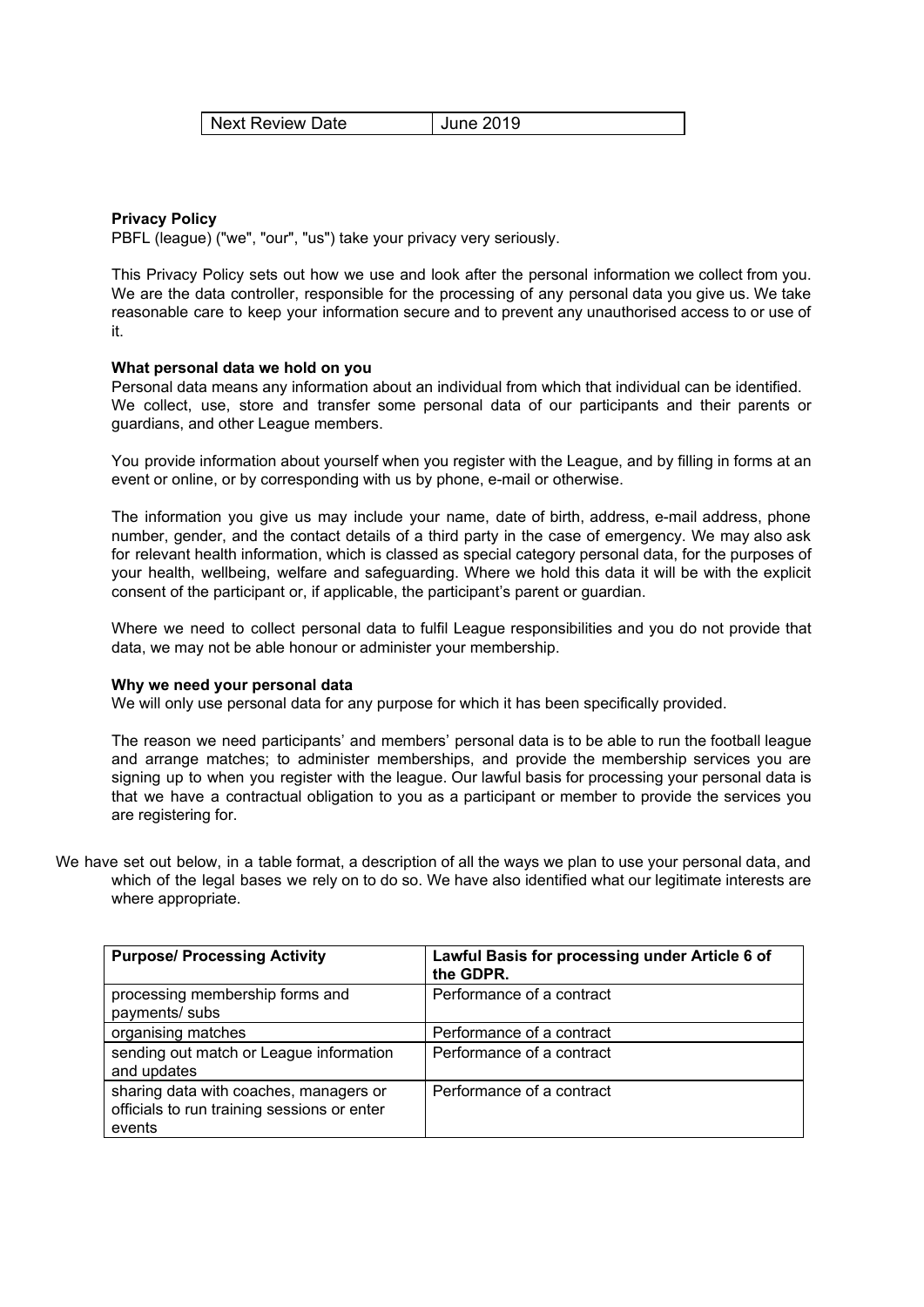| sharing data with county associations and<br>other competition providers for entry in<br>events                                                 | Performance of a contract                                                                                                                                                                                                                                  |
|-------------------------------------------------------------------------------------------------------------------------------------------------|------------------------------------------------------------------------------------------------------------------------------------------------------------------------------------------------------------------------------------------------------------|
| sharing data with committee members to<br>provide information about league activities,<br>membership renewals or invitation to social<br>events | The League has a legitimate interest to maintain<br>member and participant correspondence for league<br>community purposes.                                                                                                                                |
| sharing data with third party service or<br>facility providers                                                                                  | The League has a legitimate interest to run the<br>organisation efficiently and as it sees fit. Provision of<br>some third party services is for the benefit of the<br>League, participants and its members.                                               |
| sharing anonymised data with a funding<br>partner as condition of grant funding e.g.<br><b>Local Authority</b>                                  | The League has a legitimate interest to run the<br>organisation efficiently and as it sees fit. Application<br>for funding is a purpose that benefits the League,<br>participants and its members.                                                         |
| publishing match and league results                                                                                                             | Consent. We will only publish your personal data in<br>a public domain, including images and names, if you<br>have given your consent for us to do so. In the case<br>of children under the age of 13 then only with written<br>consent of parent/guardian |
| sending out marketing information such as<br>newsletters and information about<br>promotions and offers from sponsors                           | Consent. We will only send you direct marketing if<br>you are an existing member, participant or other<br>associated individual and you have not previously<br>objected to this marketing, or, you have actively<br>provided your consent.                 |
| To ensure we understand possible health<br>risks                                                                                                | Consent. We will only process details on your<br>medical history with your consent.                                                                                                                                                                        |

# **Who we share your personal data with**

When you become a member of the League, we may pass your information to the County FA and to leagues to register participants and the team for matches, tournaments or other events, and for affiliation purposes.

- 1. We may share your personal data with selected third parties, suppliers and sub-contractors such as referees, coaches or match organisers. Third-party service providers will only process your personal data for specified purposes and in accordance with our instructions.
- 2.

3. We may disclose your personal information to third parties to comply with a legal obligation; or to protect the rights, property, or safety of our participants, members or affiliates, or others.

4.

The League's data processing may require your personal data to be transferred outside of the UK. Where the League does transfer your personal data overseas it is with the sufficient appropriate safeguards in place to ensure the security of that personal data.

# **Protection of your personal data**

- 5. We have put in place appropriate security measures to prevent your personal data from being accidentally lost, used or accessed in an unauthorised way, altered or disclosed.
- 6.

## **How long we hold your personal data**

We keep personal data on our participants and members while they continue to be a participant or member or are otherwise actively involved with the League. We will delete this data 6 months after a participant or member has left or otherwise ended their membership or affiliation, or sooner if specifically requested and we are able to do so. We may need to retain some personal data for longer for legal or regulatory purposes.

## **Your rights regarding your personal data**